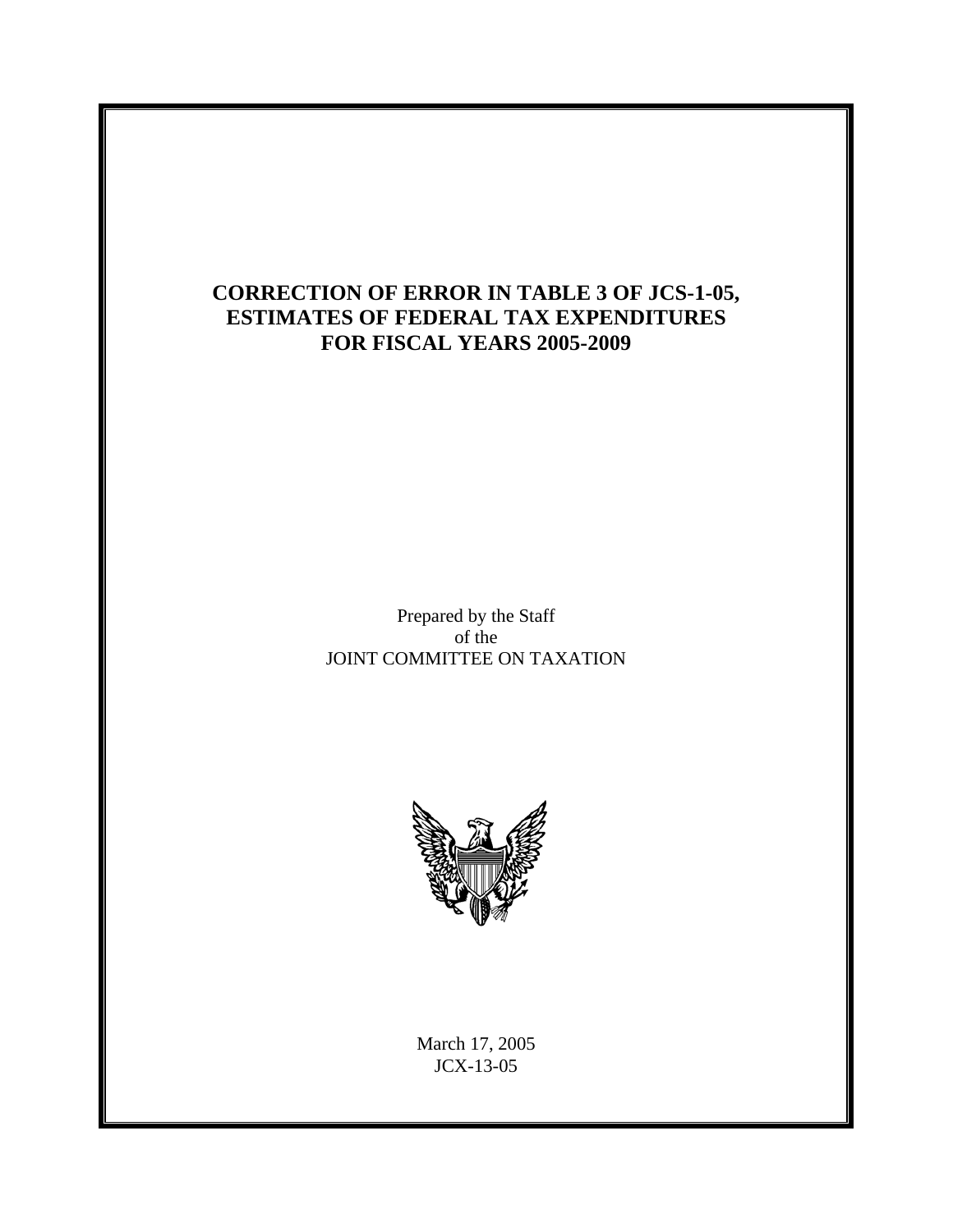#### **INTRODUCTION**

This document<sup>1</sup> contains corrected information for the Joint Committee on Taxation report, *Estimates of Federal Tax Expenditures for Fiscal Years 2005-2009* (JCS-1-05). Table 3 of JCS-1-05 contained erroneous data concerning the distribution of the following tax expenditures: (1) real estate tax deduction; (2) State and local income, sales, and personal property tax deductions; and (3) the mortgage interest deduction. This document includes a corrected Table 3 that supersedes the table included in the original publication. We apologize for any inconvenience this error may have caused.

<sup>&</sup>lt;u>1</u> This document may be cited as follows: Joint Committee on Taxation, *Correction of Error in Table 3 of JCS-1-05, Estimates of Federal Tax Expenditures for Fiscal Years 2005-2009*, (JCX-13-05), March 17, 2005.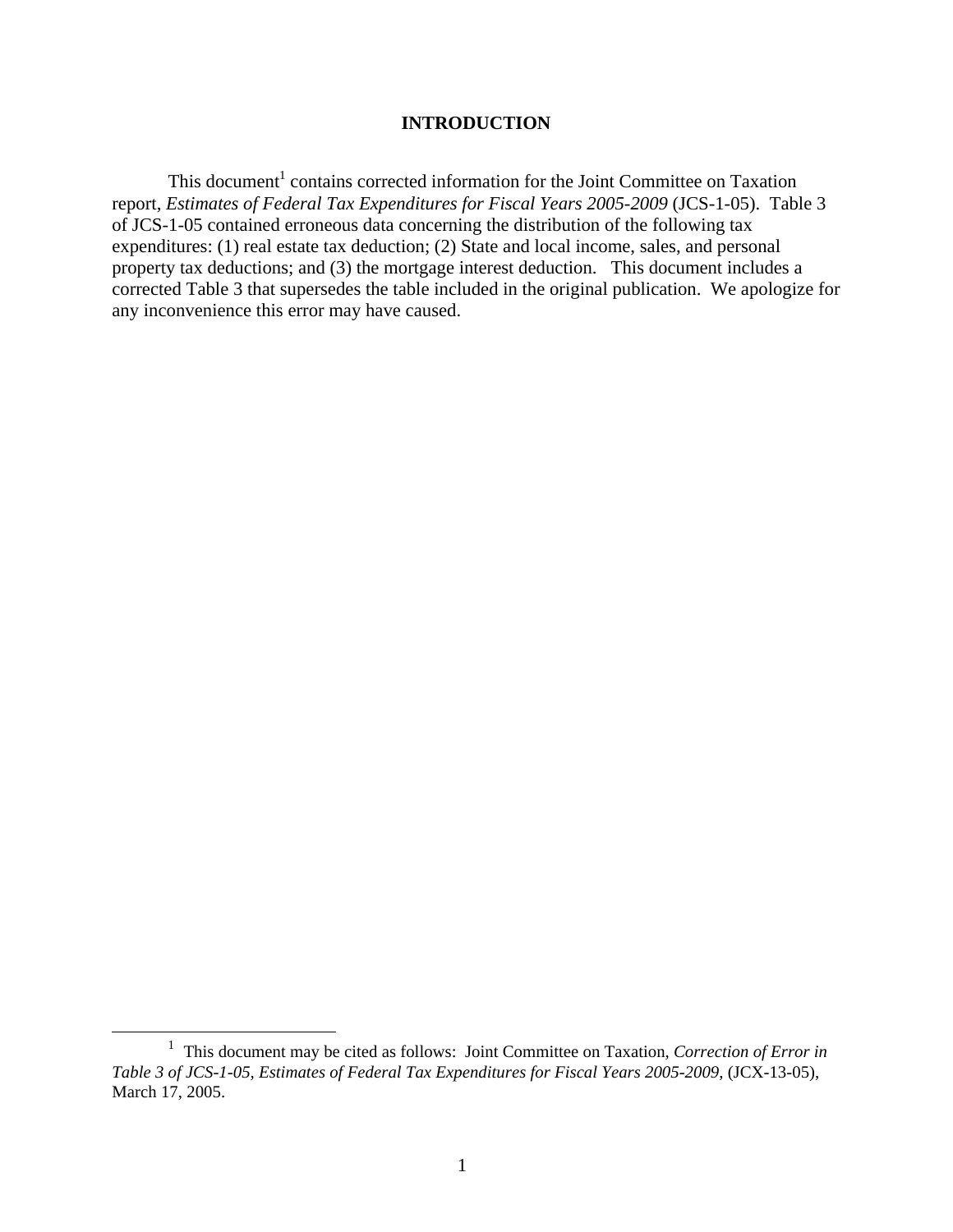*[Money amounts in millions of dollars, returns in thousands]* 

|                         | <b>Medical deduction</b> |         | Real estate tax deduction |               |
|-------------------------|--------------------------|---------|---------------------------|---------------|
| <b>Income Class [2]</b> | <b>Returns</b>           | Amount  | <b>Returns</b>            | <b>Amount</b> |
|                         |                          |         |                           |               |
|                         | 3                        | $[3]$   | $\overline{2}$            | $[3]$         |
|                         | 189                      | \$50    | 235                       | \$28          |
|                         | 503                      | 188     | 825                       | 135           |
|                         | 1.002                    | 471     | 2.127                     | 370           |
|                         | 1.096                    | 711     | 3.216                     | 736           |
|                         | 2.341                    | 2.275   | 9.094                     | 2.794         |
|                         | 1.290                    | 1,512   | 8.590                     | 3,450         |
|                         | 777                      | 1.808   | 11.256                    | 8.296         |
|                         | 67                       | 621     | 1.913                     | 3,451         |
|                         | 7.268                    | \$7,633 | 37.259                    | \$19.260      |

Footnotes appear at the end of the table.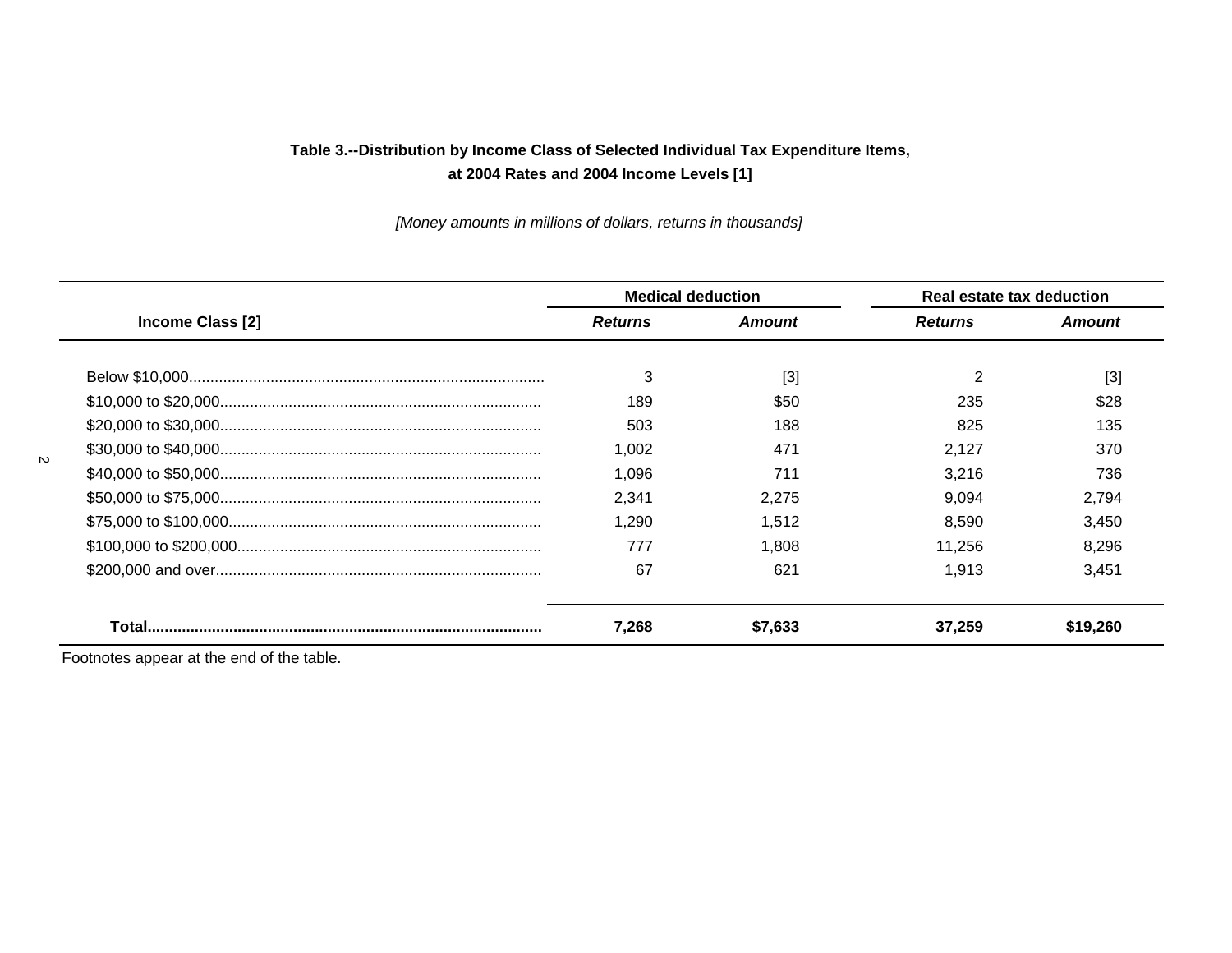*[Money amounts in millions of dollars, returns in thousands]* 

| <b>Income Class [2]</b> | State and local income, sales, and<br>personal property tax deduction |          | <b>Charitable contribution</b><br>deduction |               |
|-------------------------|-----------------------------------------------------------------------|----------|---------------------------------------------|---------------|
|                         | <b>Returns</b>                                                        | Amount   | <b>Returns</b>                              | <b>Amount</b> |
|                         | 8                                                                     | $[3]$    | 2                                           | \$1           |
|                         | 342                                                                   | \$25     | 251                                         | 30            |
|                         | 1.122                                                                 | 149      | 884                                         | 135           |
|                         | 2.651                                                                 | 435      | 2,158                                       | 405           |
|                         | 3,940                                                                 | 966      | 3.303                                       | 794           |
|                         | 10.482                                                                | 4.095    | 9.170                                       | 2,917         |
|                         | 9.380                                                                 | 5.474    | 8.781                                       | 3.668         |
|                         | 12.291                                                                | 15.278   | 11.883                                      | 9,473         |
|                         | 2.817                                                                 | 18,633   | 3.152                                       | 16,997        |
|                         | 43.034                                                                | \$45.054 | 39,584                                      | \$34.419      |

Footnotes appear at the end of the table.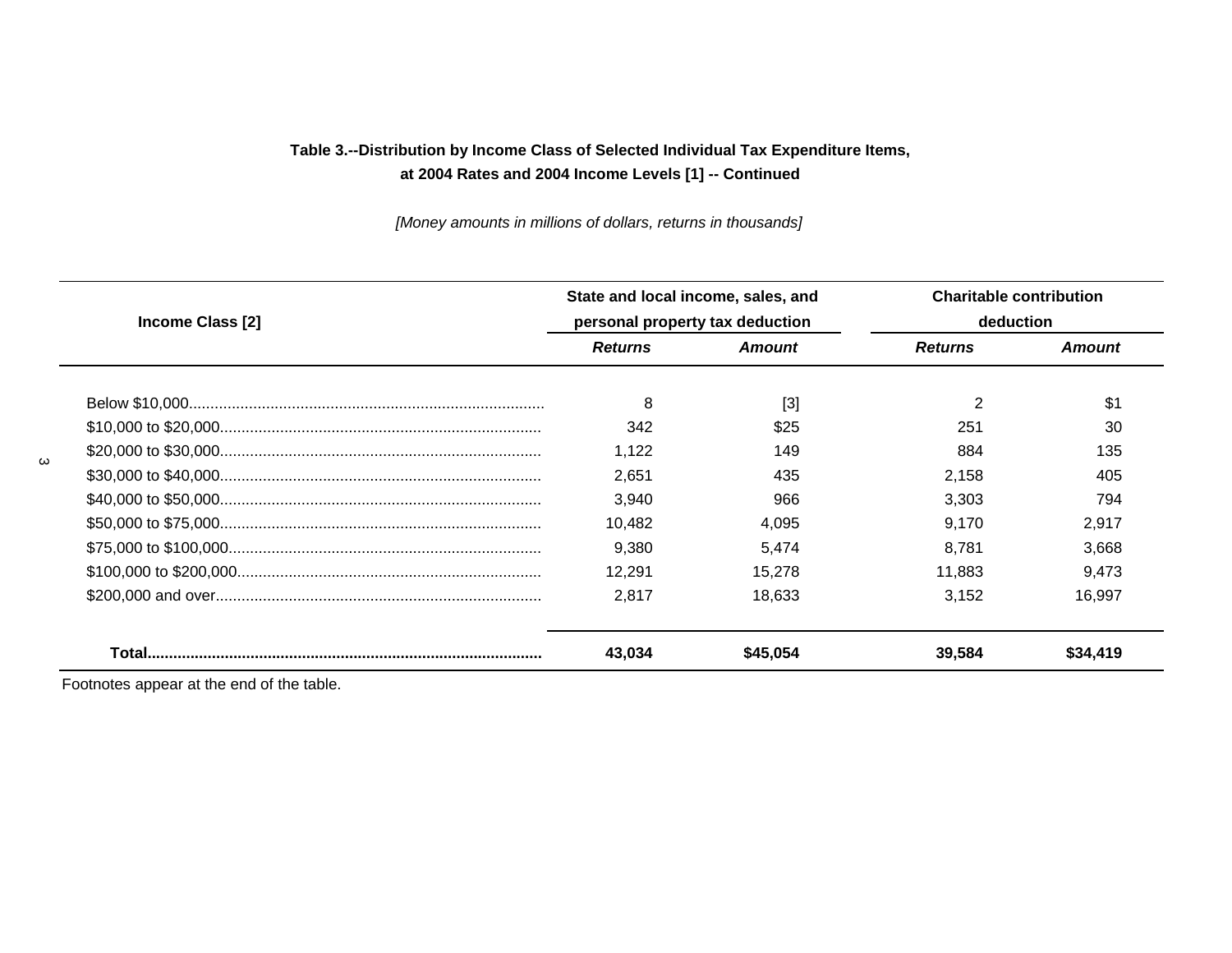*[Money amounts in millions of dollars, returns in thousands]* 

| Income Class [2] | <b>Child care credit</b> |                   | <b>Earned income credit [4]</b> |          |
|------------------|--------------------------|-------------------|---------------------------------|----------|
|                  | <b>Returns</b>           | <b>Amount</b>     | <b>Returns</b>                  | Amount   |
|                  | [5]                      | $\lceil 3 \rceil$ | 5,383                           | \$6,641  |
|                  | 82                       | \$25              | 6.152                           | 15,522   |
|                  | 373                      | 172               | 4.783                           | 10,620   |
|                  | 633                      | 361               | 3,471                           | 4,605    |
|                  | 567                      | 328               | 951                             | 587      |
|                  | 1.265                    | 640               | 98                              | 73       |
|                  | 1.142                    | 560               |                                 |          |
|                  | 1.357                    | 710               |                                 | ---      |
|                  | 223                      | 120               |                                 | ---      |
|                  | 5,641                    | \$2.915           | 20.838                          | \$38.048 |

Footnotes appear at the end of the table.

4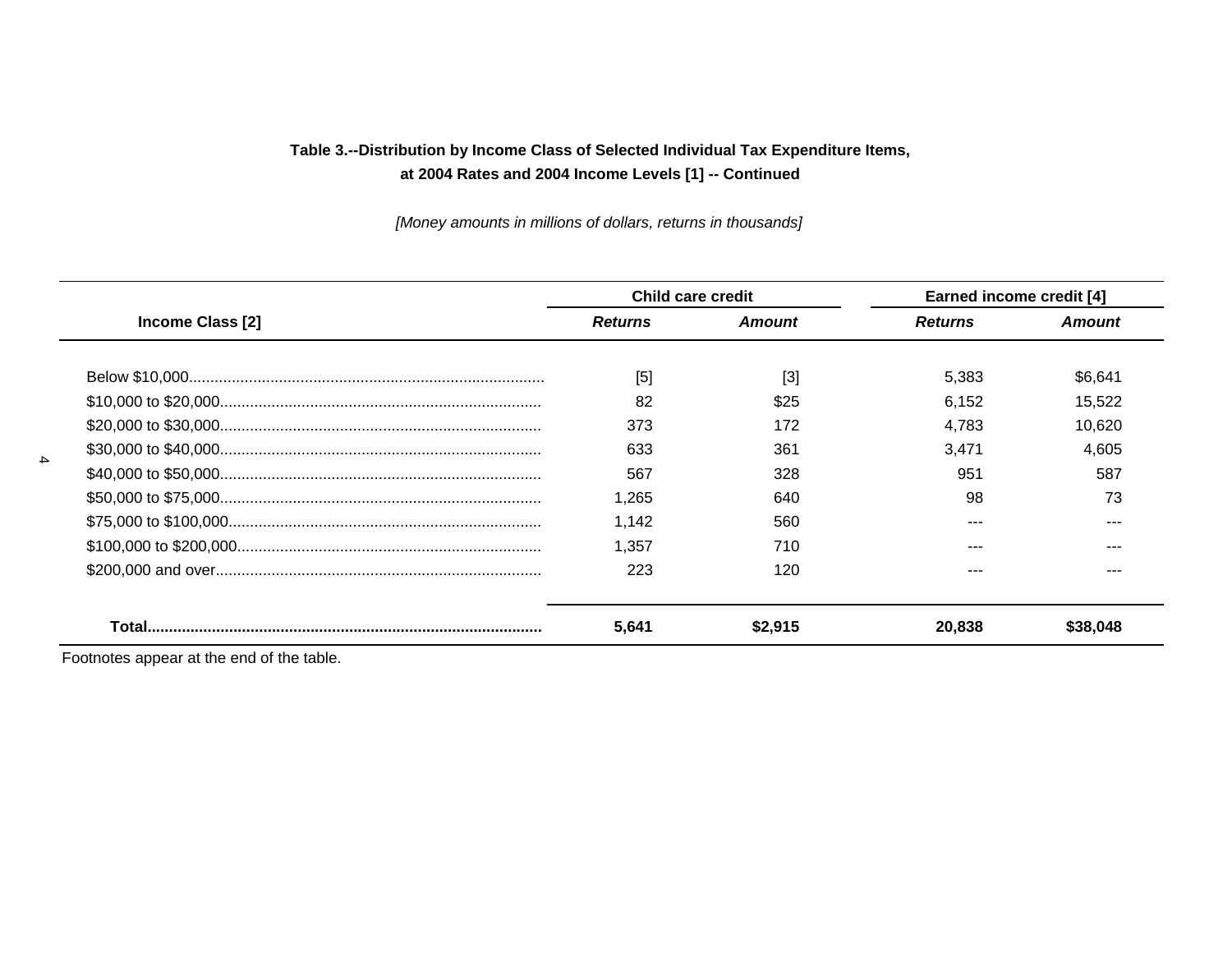*[Money amounts in millions of dollars, returns in thousands]* 

|                  | <b>Untaxed Social Security and</b>  |               |                             |               |
|------------------|-------------------------------------|---------------|-----------------------------|---------------|
| Income Class [2] | <b>Railroad Retirement benefits</b> |               | <b>Child Tax Credit [4]</b> |               |
|                  | <b>Returns</b>                      | <b>Amount</b> | <b>Returns</b>              | <b>Amount</b> |
|                  | 137                                 | \$8           | 129                         | \$161         |
|                  | 3.587                               | 760           | 3.331                       | 1.893         |
|                  | 4.848                               | 3.335         | 4.422                       | 5,158         |
|                  | 3.558                               | 4.048         | 4.219                       | 6,500         |
|                  | 2.947                               | 3.591         | 3,406                       | 5,563         |
|                  | 5.743                               | 7.895         | 6.851                       | 11,646        |
|                  | 2.706                               | 1.768         | 4.982                       | 8.634         |
|                  | 2,225                               | 710           | 4.654                       | 7.236         |
|                  | 550                                 | 180           | 8                           | 9             |
|                  | 26.301                              |               | 32.002                      | 546 799       |

Footnotes appear at the end of the table.